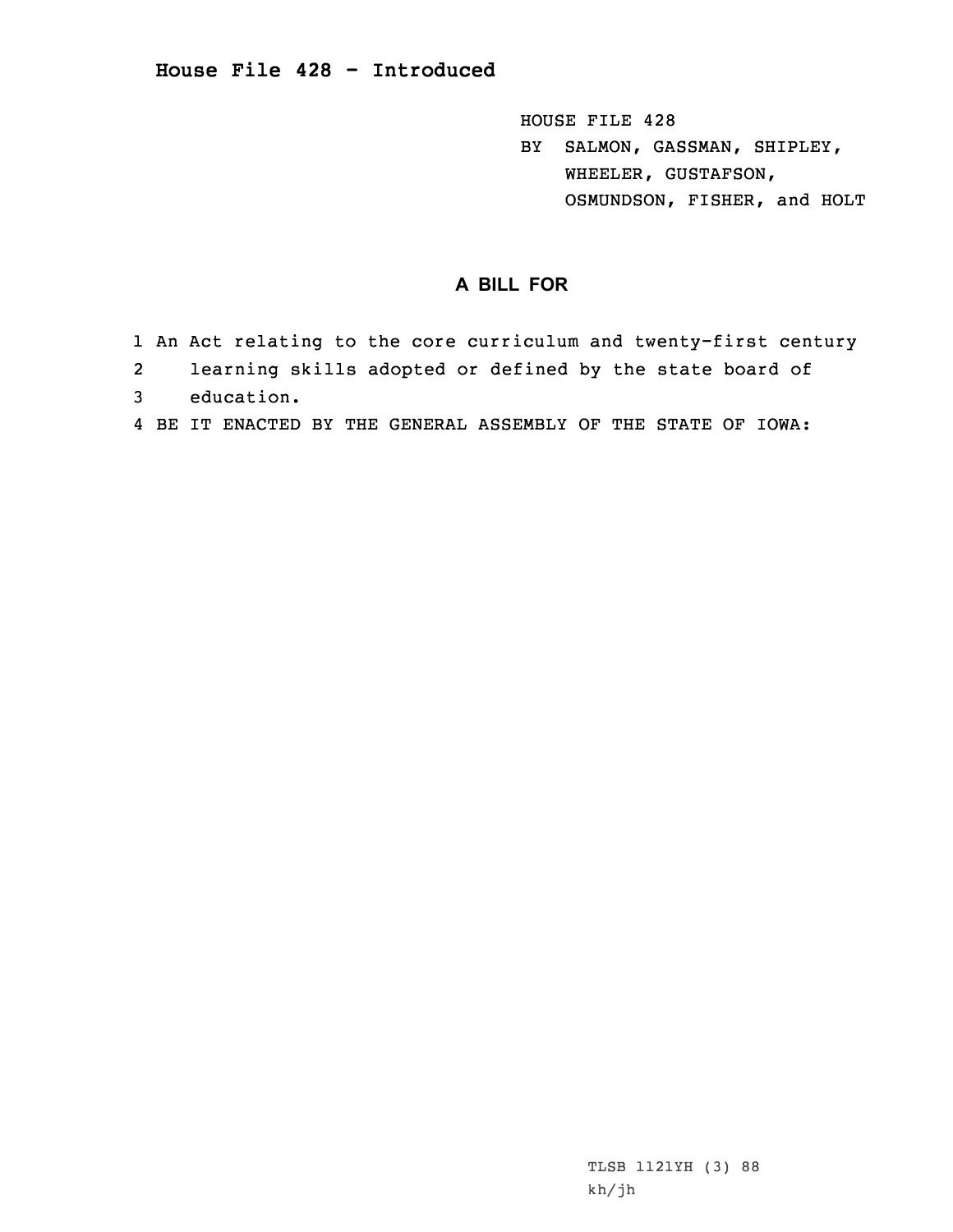1 Section 1. Section 256.7, subsection 26, paragraph a, Code 2019, is amended to read as follows: *a.* Adopt rules that establish <sup>a</sup> the following: 4(1) A core curriculum and high. However, neither the state board nor the department shall require school districts or accredited nonpublic schools to adopt the core curriculum, or require <sup>a</sup> specific textbook, textbook series, or specific instructional methodology, or acquire specific textbooks, curriculum materials, or educational products from <sup>a</sup> specific 10 vendor. 11 (a) The state board shall not adopt, and the department shall not authorize or require, statewide core social studies standards for kindergarten through grade twelve. This prohibition shall not be construed to limit the state board's or the department's authority relating to the accreditation of school districts and nonpublic schools under section 256.11. (b) The core curriculum science standards shall be the science standards utilized by school districts in this state during the 2014-2015 school year. The state board shall submit future revisions to the core curriculum science standards to the general assembly for approval, modification, or rejection, and the state board shall not adopt such revisions unless specifically authorized by <sup>a</sup> constitutional majority of each house of the general assembly and approved by the governor. (2) High school graduation requirements for all students in school districts and accredited nonpublic schools that include at <sup>a</sup> minimum satisfactory completion of four years of English and language arts, three years of mathematics, three years of science, and three years of social studies. The rules (1) The rules establishing high school graduation 31 requirements shall provide do all of the following: (a) Provide that any student, at any grade level, who satisfactorily completes <sup>a</sup> high school-level unit of instruction at <sup>a</sup> school accredited under [section](https://www.legis.iowa.gov/docs/code/2019/256.11.pdf) 256.11 has satisfactorily completed <sup>a</sup> unit of the high school graduation

-1-

LSB 1121YH (3) 88 kh/jh 1/5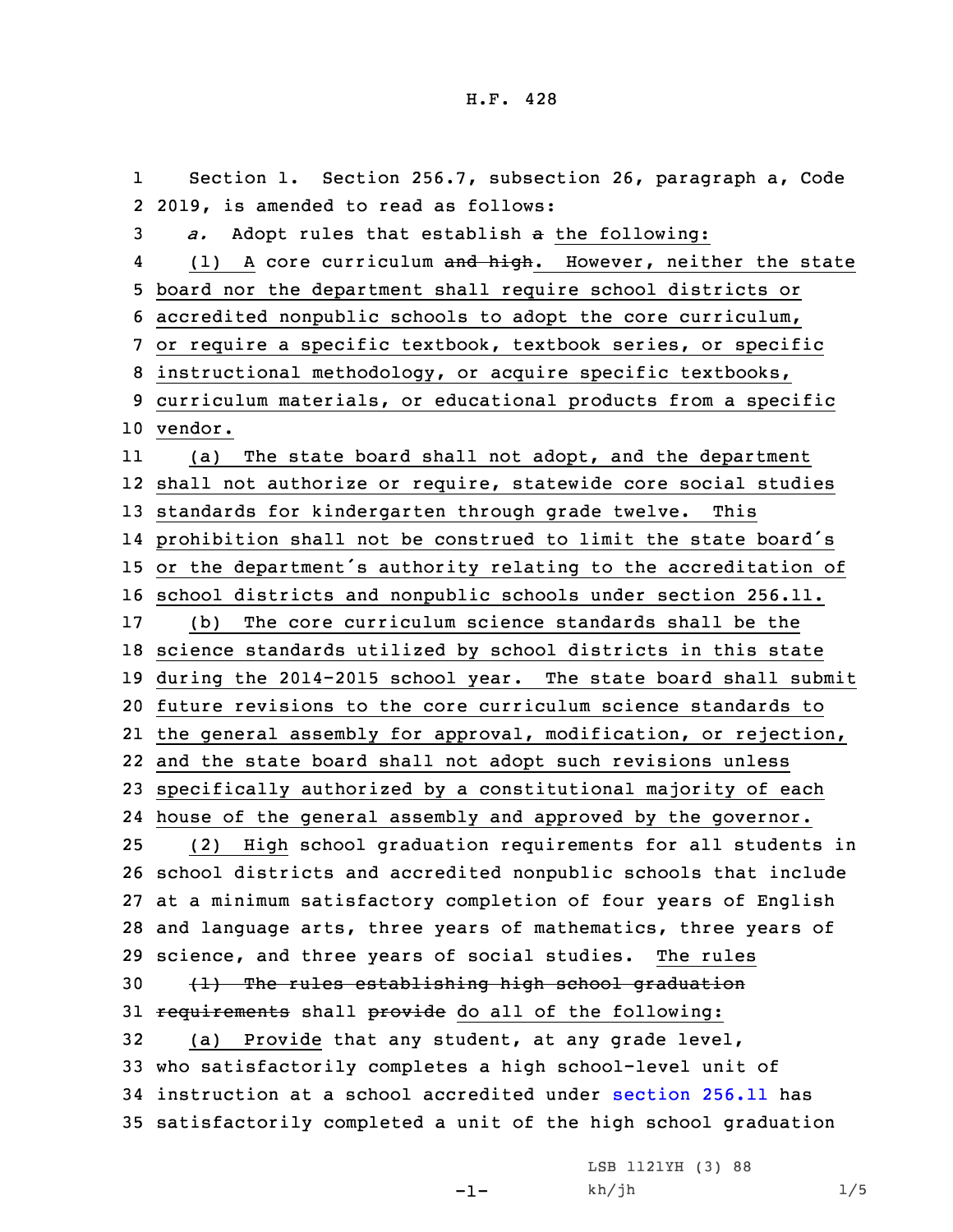requirements for that area of instruction and the school district or accredited nonpublic school of enrollment shall issue high school credit for the unit to the student unless the student is unable to demonstrate proficiency or the school district or accredited nonpublic school determines that the course unit completed by the student does not meet the school district's or accredited nonpublic school's standards, as appropriate. If <sup>a</sup> student is denied credit under this subparagraph division, the school district or accredited nonpublic school denying credit shall provide to the student's parent or guardian in writing the reason for the denial. 12 (2) (b) The rules shall allow Authorize <sup>a</sup> school district or accredited nonpublic school to award high school credit to an enrolled student upon the demonstration of required 15 competencies for a course or content area $<sub>\tau</sub>$  as approved by a</sub> teacher licensed under [chapter](https://www.legis.iowa.gov/docs/code/2019/272.pdf) 272. The school district or accredited nonpublic school shall determine the assessment methods by which <sup>a</sup> student demonstrates sufficient evidence of the required competencies.

20 (3) The rules establishing a A core curriculum shall 21 <del>address</del> addressing the core content standards in [subsection](https://www.legis.iowa.gov/docs/code/2019/256.7.pdf) 28 and the skills and knowledge students need to be successful in the twenty-first century. The core curriculum shall 24 include <del>social studies and</del> twenty-first century learning 25 skills which include, including but are not limited to civic literacy, health literacy, technology literacy, financial literacy, family life and consumer sciences, and employability skills; and shall address the curricular needs of students in kindergarten through grade twelve in those areas. The state board shall further define the twenty-first century learning skills components by rule.

32 (4) The rules shall provide for the establishment of high-quality High-quality standards for computer science education taught by elementary, middle, and high schools, in accordance with the goal established under section

 $-2-$ 

LSB 1121YH (3) 88  $kh/jh$  2/5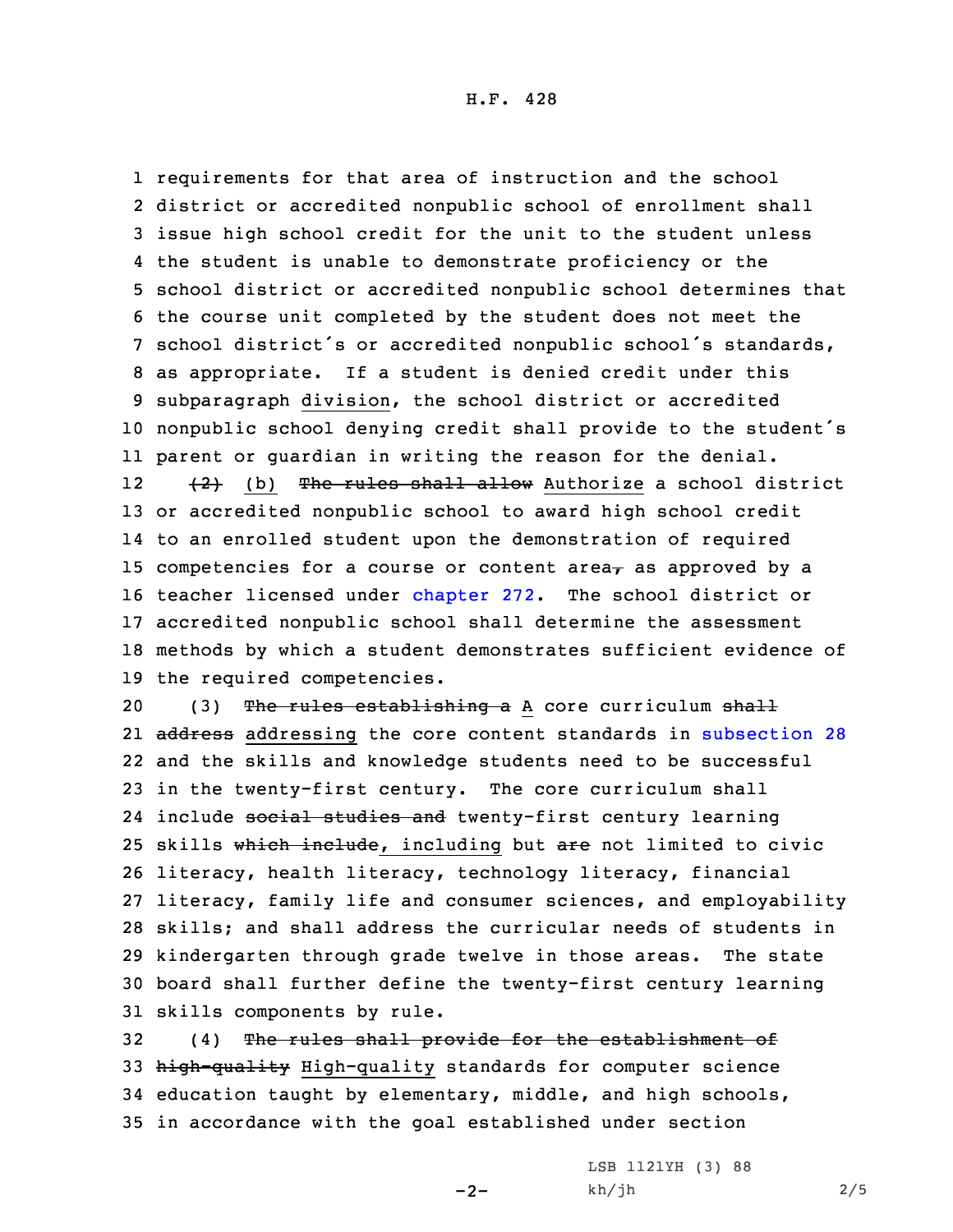284.6A, subsection 1, setting <sup>a</sup> foundation for personal and professional success in <sup>a</sup> high-technology, knowledge-based Iowa economy. Such rules shall be applicable only to school districts and accredited nonpublic schools receiving moneys from the computer science professional development incentive fund under section [284.6A](https://www.legis.iowa.gov/docs/code/2019/284.6A.pdf), or from other funds administered by the department for the same purposes as specified in section 284.6A, subsection 2.

9 Sec. 2. Section 256.7, subsection 26, paragraph c, Code 10 2019, is amended by striking the paragraph.

11 Sec. 3. Section 256.9, subsection 49, paragraph a, Code 12 2019, is amended to read as follows:

 *a.* Develop and distribute, in collaboration with the area education agencies, core curriculum technical assistance and implementation strategies that school districts and accredited 16 nonpublic schools shall may utilize, including but not limited to the development and delivery of formative and end-of-course model assessments classroom teachers may use to measure student 19 progress on the core curriculum adopted established pursuant to section 256.7, [subsection](https://www.legis.iowa.gov/docs/code/2019/256.7.pdf) 26. The department shall, in collaboration with the advisory group convened in accordance with paragraph *"b"* and educational assessment providers, identify and make available to school districts end-of-course and additional model end-of-course and additional assessments to align with the expectations included in the Iowa core curriculum.

27 Sec. 4. Section 257.11, subsection 9, Code 2019, is amended 28 to read as follows:

 9. *Shared classes and curriculum standards.* A school district shall ensure that any course made available to <sup>a</sup> 31 student through any sharing agreement between the school district and <sup>a</sup> community college or any other entity providing course programming pursuant to this [section](https://www.legis.iowa.gov/docs/code/2019/257.11.pdf) to students enrolled in the school district is encouraged to ensure that the course programming meets the expectations contained in the

 $-3-$ 

LSB 1121YH (3) 88  $kh/jh$  3/5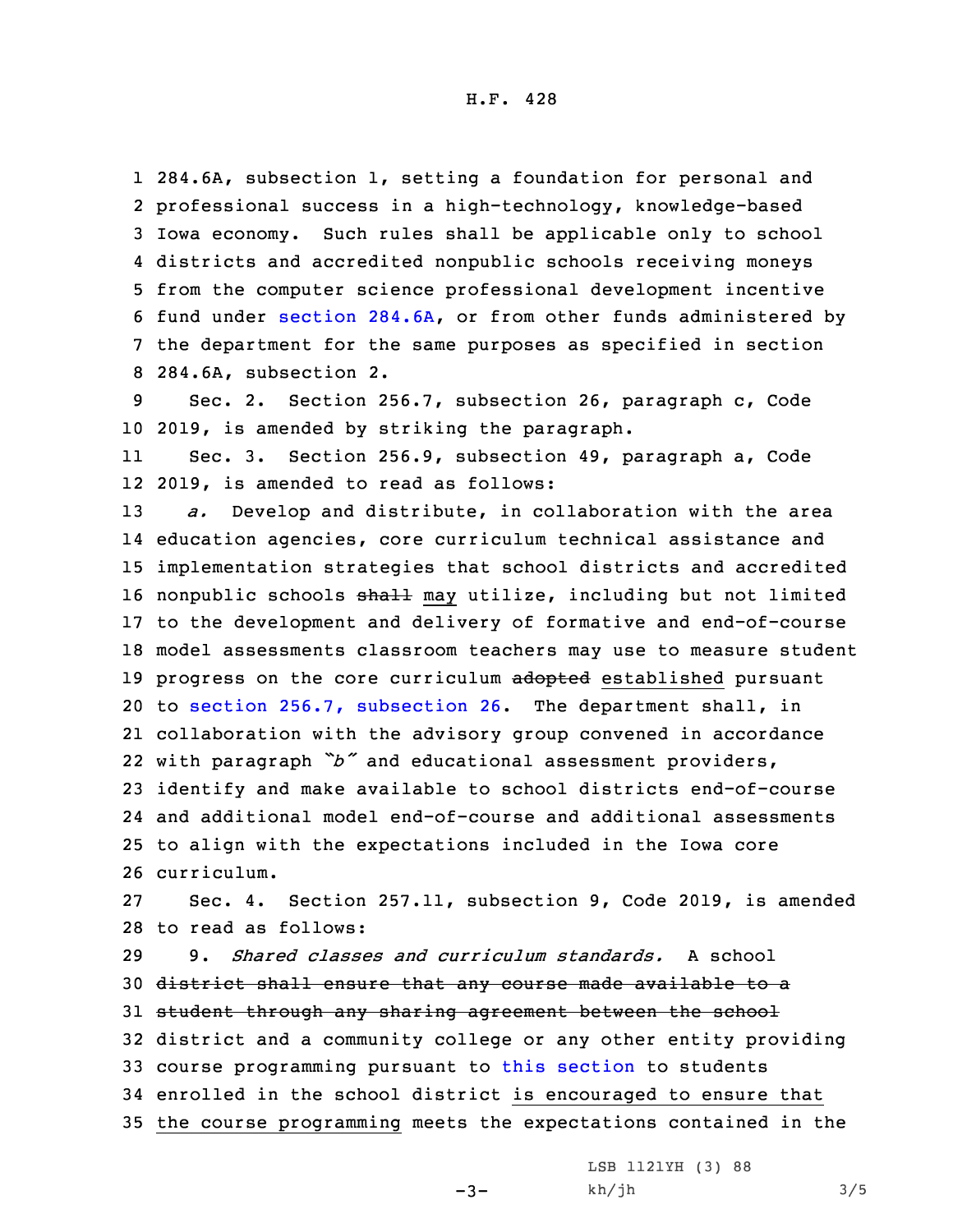1 core curriculum adopted established pursuant to section 256.7, subsection 26. The school district shall ensure that any course that has the capacity to generate college credit shall be equivalent to college-level work.

5 Sec. 5. Section 279.61, subsection 1, paragraph a, 6 subparagraph (1), Code 2019, is amended by striking the 7 subparagraph.

8 Sec. 6. Section 279.61, subsection 2, Code 2019, is amended 9 to read as follows:

 2. The board of directors of each school district shall report annually to each student enrolled in grades nine through twelve in the school district, and, if the student is under the age of eighteen, to each student's parent or guardian, the student's progress toward meeting the goal of successfully 15 completing the core curriculum and high school graduation requirements adopted by the state board of education pursuant to section 256.7, [subsection](https://www.legis.iowa.gov/docs/code/2019/256.7.pdf) 26, and toward achieving the goals of the student's career and academic plan.

19 Sec. 7. Section 280.3, subsection 3, Code 2019, is amended 20 by striking the subsection.

21

## EXPLANATION

22 **The inclusion of this explanation does not constitute agreement with** <sup>23</sup> **the explanation's substance by the members of the general assembly.**

24 This bill modifies Code provisions relating to the core curriculum to eliminate language that requires school districts and accredited nonpublic schools to utilize statewide core curriculum standards adopted by the state board of education and instead authorizes the state board to establish <sup>a</sup> core curriculum that school districts and accredited nonpublic schools may voluntarily utilize.

 The bill prohibits the state board of education from adopting, and the department of education from authorizing or requiring, statewide core social studies standards for kindergarten through grade 12.

 $-4-$ 

35 The core curriculum science standards shall be the

LSB 1121YH (3) 88  $kh/jh$  4/5